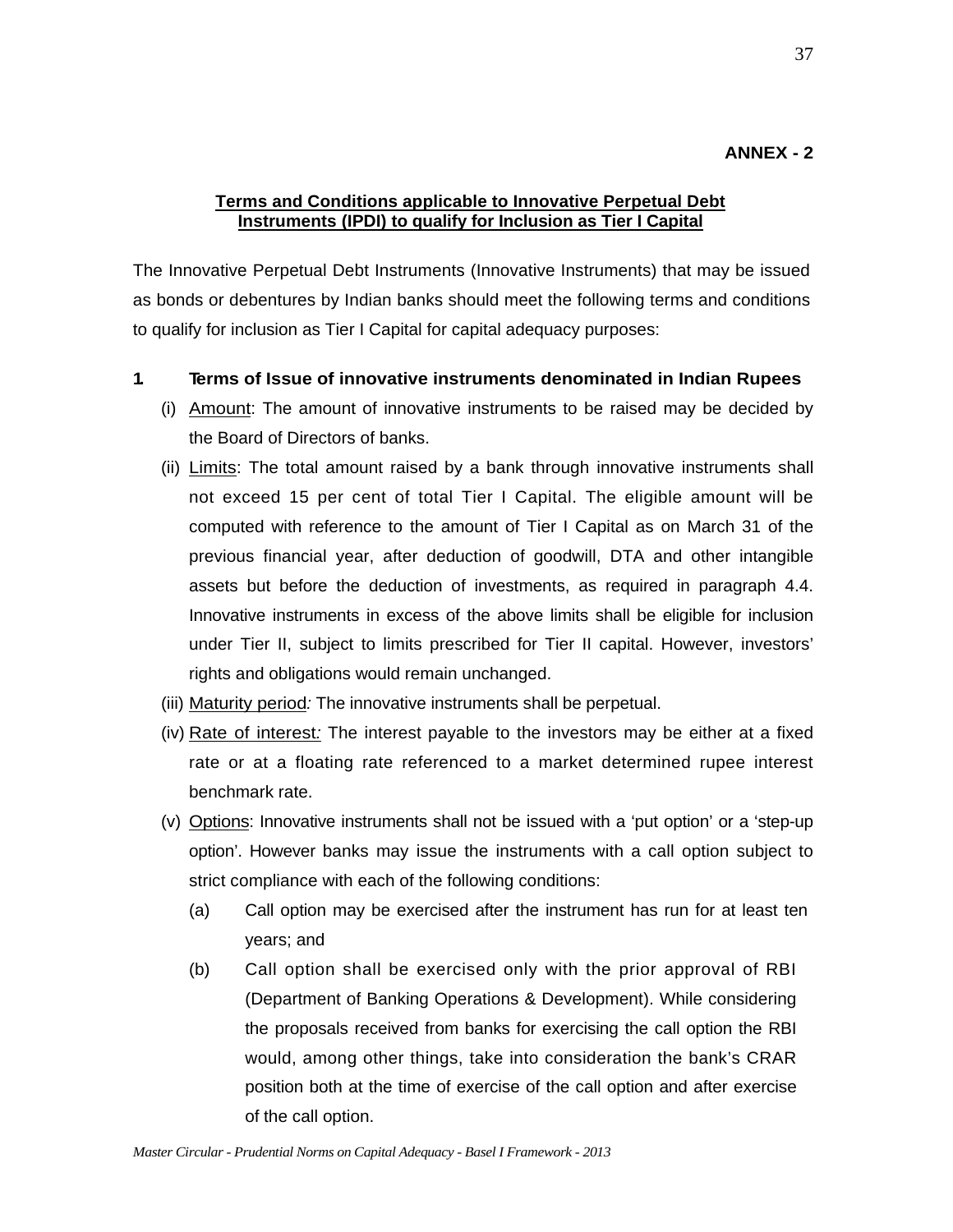#### (vi) Lock-In Clause:

- (a) Innovative instruments shall be subjected to a lock-in clause in terms of which the issuing bank shall not be liable to pay interest, if
	- i) the bank's CRAR is below the minimum regulatory requirement prescribed by RBI; OR
	- ii) the impact of such payment results in bank's capital to risk assets ratio (CRAR) falling below or remaining below the minimum regulatory requirement prescribed by Reserve Bank of India;
- (b) However, banks may pay interest with the prior approval of RBI when the impact of such payment may result in net loss or increase the net loss, provided the CRAR remains above the regulatory norm.
- (c) The interest shall not be cumulative.
- (d) All instances of invocation of the lock-in clause should be notified by the issuing banks to the Chief General Managers-in-Charge of Department of Banking Operations & Development and Department of Banking Supervision of the Reserve Bank of India, Mumbai.
- (vii) Seniority of claim: The claims of the investors in innovative instruments shall be:
	- a) Superior to the claims of investors in equity shares; and
	- b) Subordinated to the claims of all other creditors.
- (viii) Discount: The innovative instruments shall not be subjected to a progressive discount for capital adequacy purposes since these are perpetual.
- (ix) Other conditions
	- a) Innovative instruments should be fully paid-up, unsecured, and free of any restrictive clauses.
	- b) Investment by FIIs in innovative instruments raised in Indian Rupees shall be outside the ECB limit for rupee denominated corporate debt, as fixed by the Govt. of India from time to time, for investment by FIIs in corporate debt instruments. Investment in these instruments by FIIs and NRIs shall be within an overall limit of 49 per cent and 24 per cent of the issue, respectively, subject to the investment by each FII not exceeding 10 per cent of the issue and investment by each NRI not exceeding five per cent of the issue.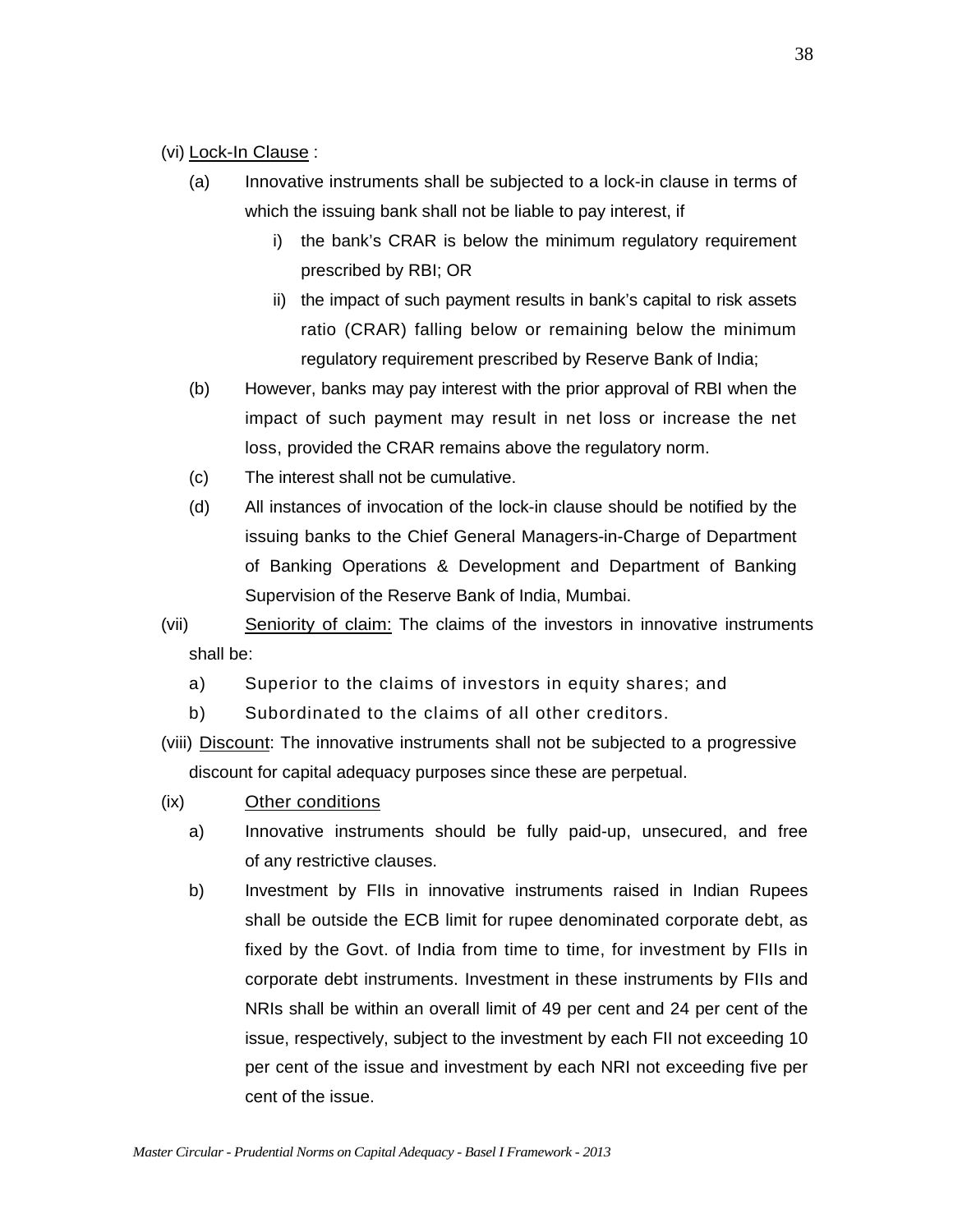c) Banks should comply with the terms and conditions, if any, stipulated by SEBI / other regulatory authorities in regard to issue of the instruments.

# **2. Terms of issue of innovative instruments denominated in foreign currency**

Banks may augment their capital funds through the issue of innovative instruments in foreign currency without seeking the prior approval of the Reserve Bank of India, subject to compliance with the under-mentioned requirements:

- i) Innovative instruments issued in foreign currency should comply with all terms and conditions as applicable to the instruments issued in Indian Rupees.
- ii) Not more than 49 per cent of the eligible amount can be issued in foreign currency.
- iii) Innovative instruments issued in foreign currency shall be outside the limits for foreign currency borrowings indicated below:

a) The total amount of Upper Tier II Instruments issued in foreign currency shall not exceed 25 per cent of the unimpaired Tier I capital. This eligible amount will be computed with reference to the amount of Tier I capital as on March 31 of the previous financial year, after deduction of goodwill and other intangible assets but before the deduction of investments, as per para 2.1.4.2(a) of this Master Circular.

b) This will be in addition to the existing limit for foreign currency borrowings by Authorised Dealers, stipulated in terms of Master Circular on Risk Management and Inter-Bank Dealings.

## **3. Compliance with Reserve requirements**

The total amount raised by a bank through innovative instruments shall not be reckoned as liability for calculation of net demand and time liabilities for the purpose of reserve requirements and, as such, will not attract CRR / SLR requirements.

## **4. Reporting requirements**

Banks issuing innovative instruments shall submit a report to the Chief General Manager-in-charge, Department of Banking Operations & Development, Reserve Bank of India, Mumbai giving details of the debt raised, including the terms of issue specified at para 1 above , together with a copy of the offer document soon after the issue is completed.